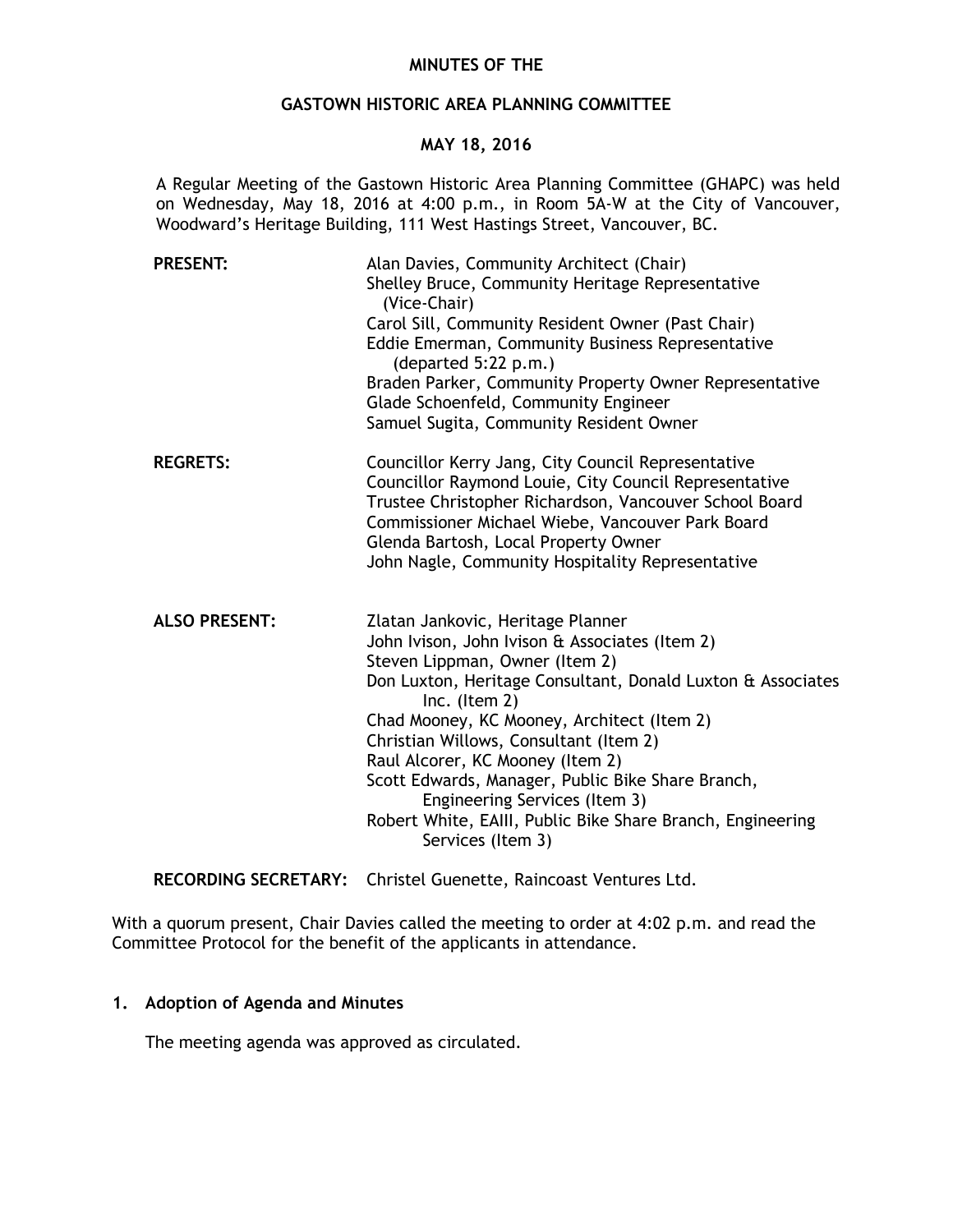MOVED by Shelly Bruce AND SECONDED by Glade Schoenfeld

> THAT the Minutes of the Gastown Historic Area Planning Committee (GHAPC) meeting held March 16, 2016 be adopted as presented.

### CARRIED UNANIMOUSLY

Shelley Bruce provided comments on the unveiling of the plaque publicizing Gastown's national historic site designation. Consultation will be scheduled to determine the plaque's final placement.

## **2. 90 Alexander St.-City Hotel – DE 420083 VHR "C", M**

Zlatan Jankovic, Heritage Planner, provided opening comments on the proposal to rehabilitate the City Hotel, including a two-storey roof top addition, which was originally presented to GHAPC on March 16, 2016. At that time, GHAPC did not support the proposal and requested further design development. The applicant further developed the design of the addition and was present to discuss its improved version.

Donald Luxton, Donald Luxton & Associates, provided an overview of findings of the masonry report and details of the brick conservation procedure.

Chad Mooney, KC Mooney, provided a presentation in which he highlighted the proposed scope of work and and provided architectural renderings of possible designs of the twostorey rooftop addition. The addition was intended to be minimalist to reduce the view line from the street and mimic the colour of the sky.

The applicants and staff responded to various questions related to the proposed project and the Committee provided comments.

### MOVED by Alan Davies

AND SECONDED by Glade Schoenfeld

THAT the Gastown Historic Area Planning Committee generally supports the proposal as presented at 90 Alexander Street, City Hotel, VHR "C", M, including the addition option of vertical walls without cornice; and recommend that further consideration be given to improve addition's compatibility with the historic building base.

### CARRIED

(Eddie Emerman and Braden Parker voted against the motion.)

### 5:22 p.m.

Eddie Emerman departed the meeting.